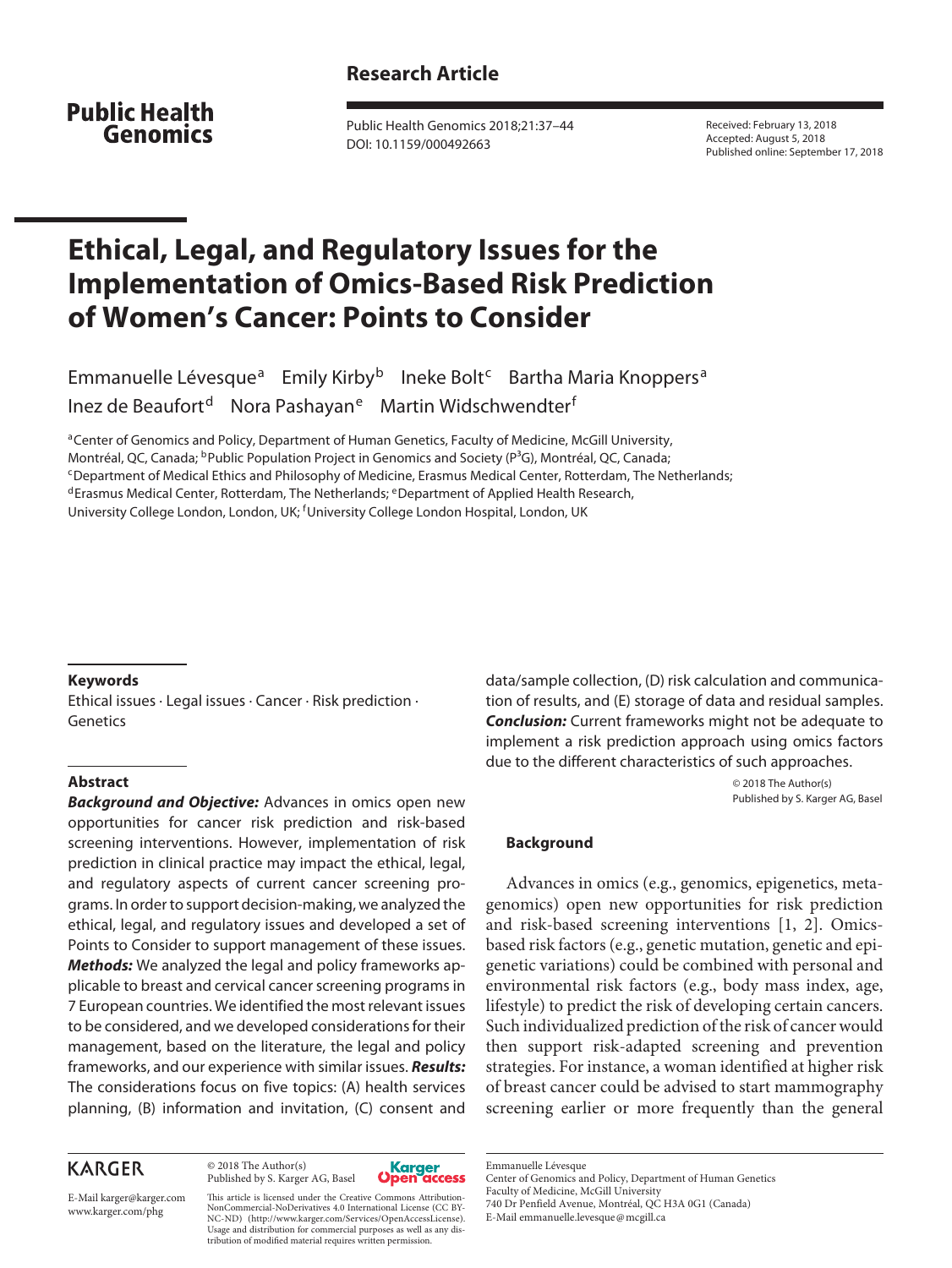

**Fig. 1.** Steps for implementing risk prediction for women's cancers.

population and consider taking medication for preventive purposes [3]. Targeting those most likely to benefit from screening would increase the benefits of screening (e.g., earlier diagnosis) and decrease potential harms (e.g., overdiagnosis).

Several major research projects on women's cancer risk prediction are ongoing (e.g., WISDOM [4], BRIDG-ES [5], MyPeBS [6], PROMISE [7], and FORECEE [8]), and so, this approach could soon be implemented in current practice, and complement national screening programs. However, implementation of a risk prediction approach in clinical practice impacts the ethical, legal, and regulatory aspects of current tests, strategies and programs related to cancer screening. For instance, proposing a reduction in the screening frequency for women at lower risk or addressing the particular nature of results derived from epigenetic factors may raise new ethical, legal, and regulatory considerations. Adequate management of the ethical, legal, and regulatory issues related to the implementation of a risk prediction approach is essential to ensure optimal translation of science into clinical practice. In this paper, we present our analysis of these ethical, legal, and regulatory issues and a Points to Consider to support the management of these issues.

#### **Methods**

As we are involved in the "Female cancer prediction using cervical omics to individualise screening and prevention" (FORECEE) project, our work is based on the contextual background particular to this project. FORECEE was funded in 2015 by the European Commission Research and Innovation program Horizon 2020 [8] and by the charity The Eve Appeal. This project aims to develop a new risk prediction approach for women's cancers, based on omics, microbial, and clinical factors. With this model, clinical data will be processed in combination with the results of the analysis of a sample of cervical epithelial cells (i.e., cervical smear), using an algorithm, to provide an individualized estimation of the risk of developing breast, ovarian, endometrial, and cervical cancers. Individualized risk estimation is expected to help tailor both screening and prevention for these four cancers, with measures recommended according to a woman's risk level [9].

First, we reviewed current cancer screening frameworks that could be applicable to a risk prediction model. We examined the legal and policy frameworks applicable to breast and cervical cancer screening programs in 7 countries involved in the FORECEE project (UK, Germany, Sweden, Austria, Norway, Italy, and the Czech Republic). Most of these countries have developed implementation frameworks (via legislation, policy, or guidance) for cancer screening programs. However, these regulatory frameworks do not systematically address the implementation of novel screening techniques (such as omics-based risk prediction tests). The implementation of such tests within a clinical context may in some cases fall under the scope of more general clinical care legislation, regulations on medical devices/tests, or quality standards. Thus, our research included any provisions related to the use of new screening tests or approaches (involving either a change to an existing screening program or the implementation of a new program).

An overview of the European-level policy framework was also done, in order to provide the background context for the adoption and implementation of screening strategies at the national level.

Our review was undertaken based on documents available in English, and publicly accessible on the web between April 2017 and October 2017 (see Table 1). Resources used to conduct the search included the following: general web searches (Google) for each jurisdiction, Google Scholar searches for relevant literature (general, and jurisdiction-specific), regulatory databases, specialized websites (National Institutes of Health, PHG Foundation, World Health Organization, etc.), and jurisdiction-specific governmental websites.

A broad summary of the ethical, legal, and regulatory issues surrounding the possible implementation of the risk prediction approach was developed based on the examination of several frameworks governing the implementation of cancer screening (in the 7 countries identified) and from the literature on this topic. We regrouped these issues in relation to the implementation step they belong to. Figure 1, represents the core implementation steps we identified for risk prediction of women's cancers, at the population level.

For each implementation step, we identified the most relevant issues to be considered with respect to: their recurrence in the documents consulted (laws, policies, and literature), the importance of their impact on end-users (women, health-professionals, and health authorities), their likelihood of arising under the risk prediction approach, and the complexity required to appropriately address them. For each issue identified, we also developed considerations for their management, based on the literature consulted, the legal and policy frameworks examined, and our experience with similar issues.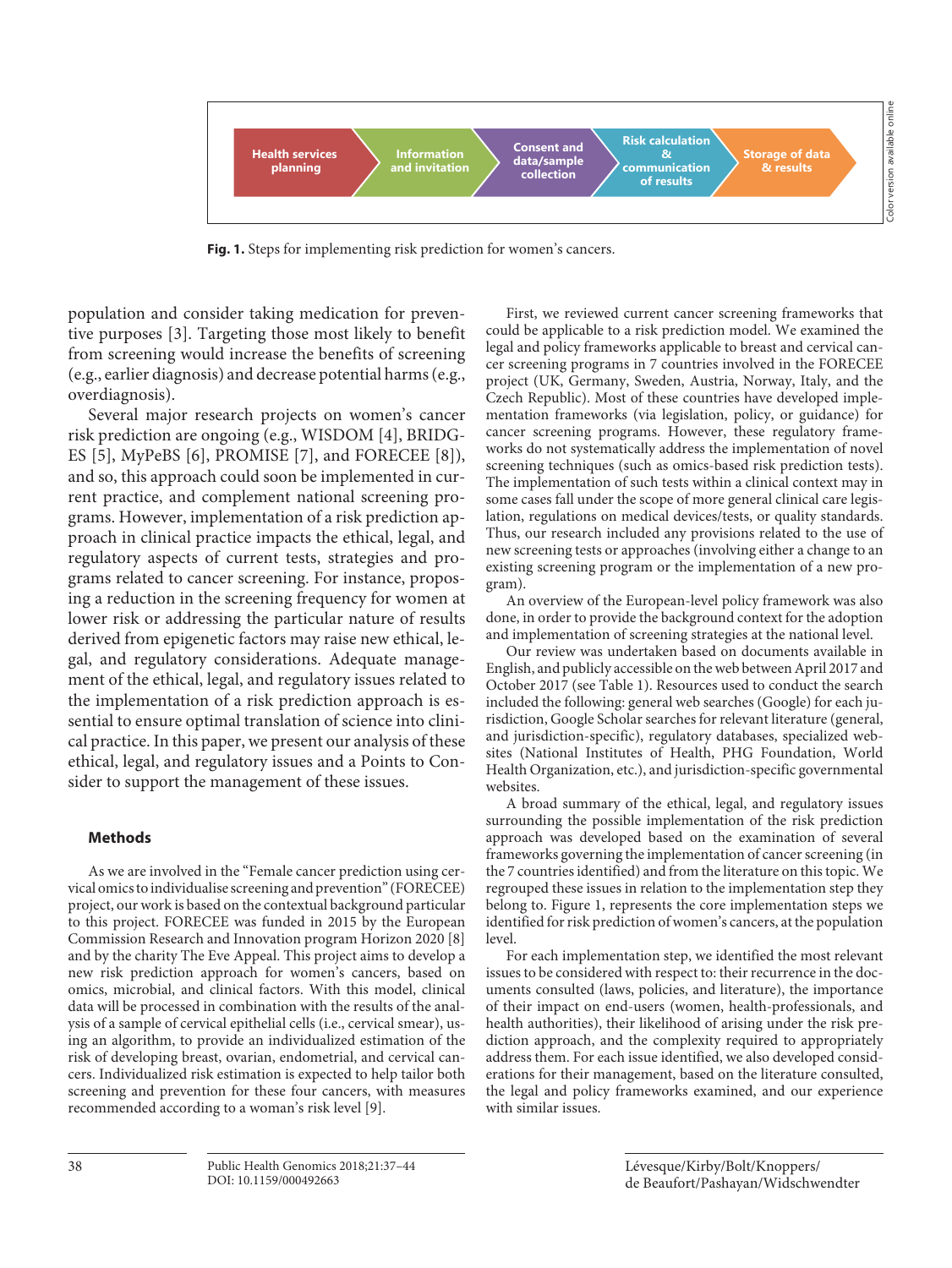| Table 1. Documents on screening frameworks examined to develop the Points to Consider |  |  |  |  |  |
|---------------------------------------------------------------------------------------|--|--|--|--|--|
|---------------------------------------------------------------------------------------|--|--|--|--|--|

|                   | Jurisdiction Author, Document title                                                                                                                                                                                                                                                                                                                               | Year |
|-------------------|-------------------------------------------------------------------------------------------------------------------------------------------------------------------------------------------------------------------------------------------------------------------------------------------------------------------------------------------------------------------|------|
| <b>USA</b>        | National Cancer Institute (National Institutes of Health (NIH)), International Cancer Screening Network, Breast Cancer Screening<br>Programs (https://healthcaredelivery.cancer.gov/icsn/breast/screening.html)                                                                                                                                                   | 2012 |
| <b>USA</b>        | National Cancer Institute (National Institutes of Health (NIH)), International Cancer Screening Network, Cervical Cancer Screening<br>Programs (https://healthcaredelivery.cancer.gov/icsn/cervical/screening.html)                                                                                                                                               | 2012 |
| Europe            | European Commission, Cancer Screening in the European Union (2017) - Report on the Implementation of the Council<br>Recommendation on Cancer Screening (https://ec.europa.eu/health/sites/health/files/major_chronic_diseases/docs/2017_cancerscree<br>ning_2ndreportimplementation_en.pdf)                                                                       | 2017 |
| Europe            | Cancer Control Joint Action (CanCON), European Guide on Quality Improvement in Comprehensive Cancer Control (https://<br>cancercontrol.eu/archived/uploads/images/Guide/pdf/CanCon_Guide_FINAL_Web.pdf)                                                                                                                                                           | 2017 |
| Europe            | European Commission, Directorate-General for Health and Food Safety, European Guidelines for Quality Assurance in Cervical<br>Cancer Screening (http://bookshop.europa.eu/en/european-guidelines-for-quality-assurance-in-cervical-cancer-screening-<br>pbND7007117/)                                                                                             | 2008 |
| Europe            | European Council, Council Recommendation on Cancer Screening (2003/878/EC) (http://eur-lex.europa.eu/LexUriServ/LexUriServ.<br>do?uri=OJ:L:2003:327:0034:0038:EN:PDF)                                                                                                                                                                                             | 2003 |
| UK                | National Health Services (NHS), NHS Population Screening Explained - Ethics of Populational Screening (https://www.gov.uk/<br>guidance/nhs-population-screening-explained)                                                                                                                                                                                        | 2018 |
| UK                | National Health Services (NHS), Service Specifications for Implementation of Screening Programmes, Breast Cancer Screening Service<br>Specification (https://www.england.nhs.uk/wp-content/uploads/2017/04/service-spec-24.pdf)                                                                                                                                   | 2017 |
| UK                | National Health Services (NHS), Service Specifications for Implementation of Screening Programmes, Cervical Cancer<br>Screening Service Specification (https://www.england.nhs.uk/wp-content/uploads/2017/05/serv-spec-25.pdf)                                                                                                                                    | 2017 |
| UK                | Annual Report of the Chief Medical Officer, Easton et al., Chapter 10: Risk-Stratified Cancer Screening (https://www.gov.uk/<br>government/uploads/system/uploads/attachment_data/file/631043/CMO_annual_report_generation_genome.pdf)                                                                                                                            | 2017 |
| UK                | PHG Foundation, Genetic Screening Programmes - An International Review of Assessment Criteria (http://www.phgfoundation.org/<br>file/17371/)                                                                                                                                                                                                                      | 2015 |
| UK                | Health and Social Care Act (2012), c.17 (http://www.legislation.gov.uk/ukpga/2012/7/contents)                                                                                                                                                                                                                                                                     | 2012 |
| UK                | National Health Service Act (2006), c.41 (http://www.legislation.gov.uk/ukpga/2006/41/contents)                                                                                                                                                                                                                                                                   | 2006 |
| UK                | National Health Services (NHS), Public Health England (PHE), NHS Breast Cancer Screening Program (https://www.gov.uk/topic/<br>population-screening-programmes/breast)                                                                                                                                                                                            | NA   |
| UK                | National Health Services (NHS), Public Health England (PHE), NHS Cervical Cancer Screening Program (https://www.gov.uk/topic/<br>population-screening-programmes/cervical)                                                                                                                                                                                        | NA   |
| Germany           | The German Guideline Programme in Oncology (German Cancer Society, German Cancer Aid, AWMF): Diagnosis, Treatment, and<br>Follow-Up of Women with Breast Cancer (https://www.senologie.org/fileadmin/media/documents/pdf/Leitlinien%20der%20<br>Deutschen%20Gesellschaft%20f%C3%BCr%20Senologie/s3_leitlinie_en.pdf)                                              | 2008 |
| Germany           | German Federal Joint Committee (G-BA), Code of Procedures<br>(http://www.english.g-ba.de/legalmandate/procedures/methods/evidence/)                                                                                                                                                                                                                               | NA.  |
| Germany           | Institute for Quality and Efficiency in Health Care, The Breast Cancer Screening Program in Germany (https://www.ncbi.nlm.nih.<br>gov/pubmedhealth/PMH0087094/)                                                                                                                                                                                                   | 2016 |
| Sweden            | National Screening Programs, A Model for Assessment, Introduction and Follow-Up                                                                                                                                                                                                                                                                                   | 2014 |
| Austria           | AGES, Quality Control Guidelines - Reference Center for Technical Quality Assurance (RefZQS) (https://www.ages.at/en/topics/<br>radiation-protection/breast-cancer-early-detection-programme/#)                                                                                                                                                                   | ΝA   |
| Norway            | Norwegian Ministry of Health and Care Services, Together against Cancer - National Cancer Strategy 2013-2017 (https://www.<br>regjeringen.no/contentassets/444d08daf15e48aca5321f2cefaac511/mammografirapport-til-web.pdf)                                                                                                                                        | 2012 |
| Norway            | Research Council of Norway, Research-Based Evaluation of the Norwegian Breast Cancer Screening Program (https://www.<br>regjeringen.no/contentassets/444d08daf15e48aca5321f2cefaac511/mammografirapport-til-web.pdf)                                                                                                                                              | 2015 |
| Italy             | Italy, Ministry of Health (Italy), Report on the Health Status in Italy during the years 2009-2010 (http://www.rssp.salute.gov.it/rssp/<br>documenti/Summary_of_report.pdf)                                                                                                                                                                                       | 2010 |
| Czech<br>Republic | Organization for Economic Co-operation and Development (OECD), OECD Reviews of Health Care Quality: Czech Republic<br>(Chapter 3: Screening and Prevention Programmes in Czech Republic) (http://www.keepeek.com/Digital-Asset-Management/oecd/<br>social-issues-migration-health/oecd-reviews-of-health-care-quality-czech-republic-2014_9789264208605-en#page8) | 2014 |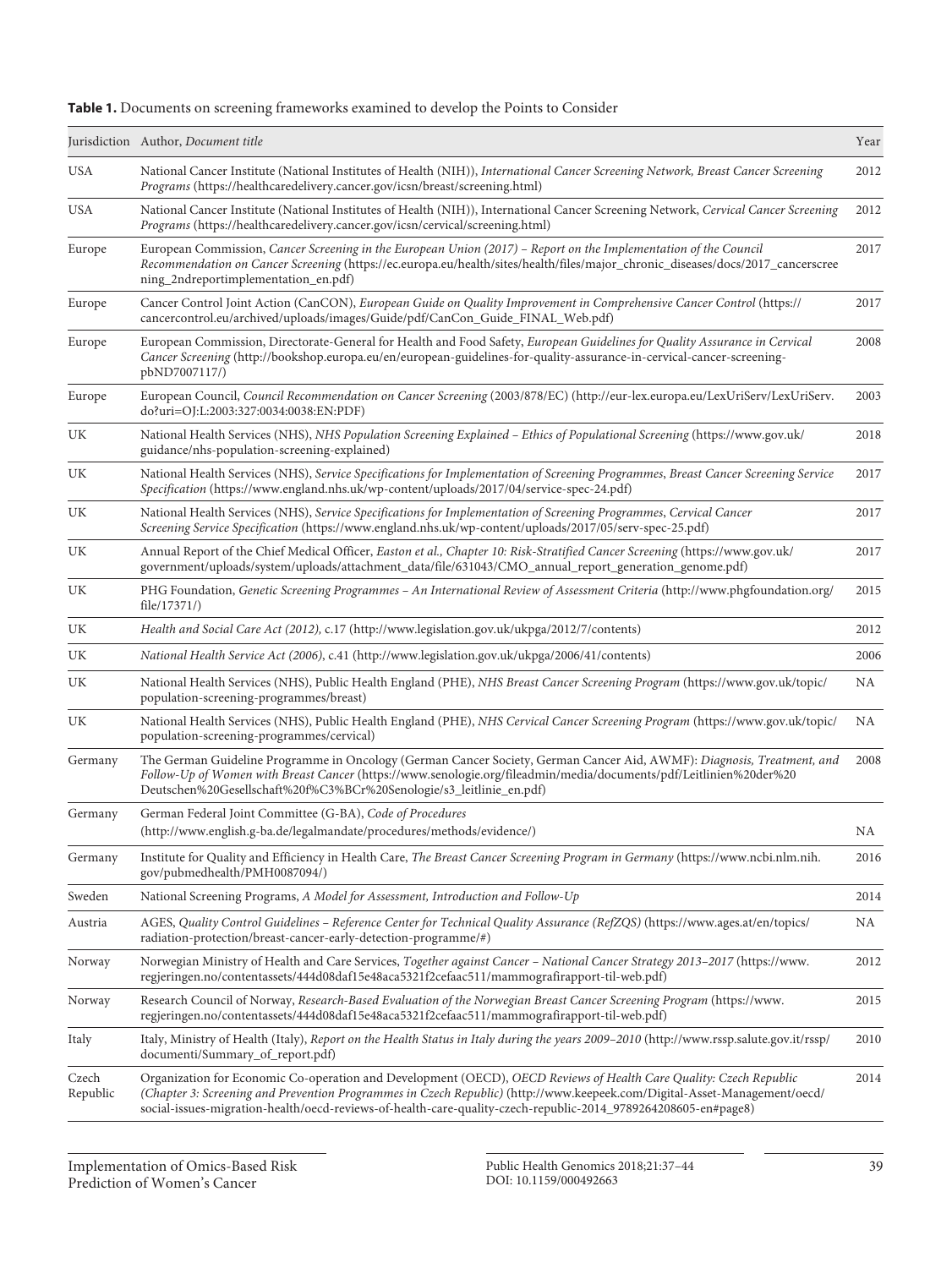#### **Points to Consider for Future Implementation of Omics-Based Risk Prediction**

The most relevant ethical, legal, and regulatory issues of cancer risk prediction implementation which were identified are presented below, along with the suggested considerations for their management. However, a broad range of additional local considerations would need to be examined before proposing a specific solution for a given country (including a detailed review of domestic legislation, the health system, the regulatory requirements, and the specificities of the population). Since this detailed assessment of local specificities was beyond the scope of the current review, our Points to Consider only provide a primer on the broad range of issues to be addressed prior to implementation of the risk prediction approach in a given country.

## *Health Services Planning*

Planning health services involves adopting policy and strategic directions, as well as setting the course of action to achieve the expected objectives with regard to population health, and to existing and anticipated resources. Implementation of the risk prediction approach would require thorough planning, especially considering the specificities of its omics component.

Legal, Regulatory and Policy Frameworks Should Adequately Support Implementation and Be Adapted if Necessary

Because of their mandatory nature, the existing legal, regulatory, and policy frameworks might have major impact on achieving implementation of the risk prediction approach. These frameworks might need to be appropriately adapted to the specificities of this approach. They can apply either directly (e.g., policy on disease screening) or incidentally (e.g., regulation pertaining to medical records management) to prediction and screening of cancer in women.

The legal, regulatory, and policy frameworks directly targeting cancer screening aim to regulate the most important aspects of the delivery of services at the national level. Current frameworks can pose barriers to the changes that would arise when implementing a risk prediction approach. For example, this approach might require the addition of different diseases to be covered by screening, the use of omics-based tests, or a modification to the population subgroups targeted by risk prediction. Furthermore, these frameworks can also mandate criteria specifically relevant to risk prediction, such as the obligation to demonstrate the social and ethical acceptability of a new screening program, and implementation of a method

to select and review the genetic variants of a new test [10]. For instance, the EU regulation for in vitro diagnostic medical devices requires that patients be "provided with relevant information on the nature, the significance and the implications of the genetic test" and appropriate counseling should be offered to them [11].

Legal, regulatory, and policy frameworks which incidentally affect the prediction of cancer or screening could also impact implementation. For instance, regulatory provisions applicable to the duties of health professionals might limit who can prescribe and interpret the omics test. Laws governing linkage of data may also pose significant hurdles considering that risk prediction often relies on linking data from different sources (e.g., environmental databases, registries, and medical records). Similarly, the software used to calculate the predictive risk of cancer may also have to comply with performance and safety standards pertaining to the EU regulations on medical devices [12].

Measures to Mitigate the Potential Creation or Reinforcement of Social Inequities Should Be Anticipated

Careful attention should be paid to the potential social inequities that could incidentally be created or reinforced by the implementation of a new risk prediction approach. For instance, potential discrimination, or barriers to equitable access to the new health services, should be taken into account.

Discrimination and stigmatization by insurers and employers based on omics characteristics is a form of inequity that could occur with the implementation of a risk prediction assessment. Risk prediction allows classification of individuals into risk groups (e.g., high risk, intermediate risk), leading to the potential for discrimination of individuals in such groups, and possibly also for their biological family members [13]. For instance, insurance companies could use results on cancer risk as a basis for setting higher premiums [13]. Having anti-discrimination legislation in place, or other means of adequate protection (e.g., restricting access and use of results by insurers [14, 15]), can help protect individuals [16].

Other barriers (low literacy/numeracy, language comprehension, etc.) may also prevent certain subgroups from fairly benefiting from the risk prediction approach. Approaches based on genomics may exacerbate current inequities related to socioeconomic status, education, or ethnicity [17, 18]. The complexity of information involved in genomic-based approaches is a major challenge when communicating with people with low health literacy or numeracy [19]. The complexity of the results pro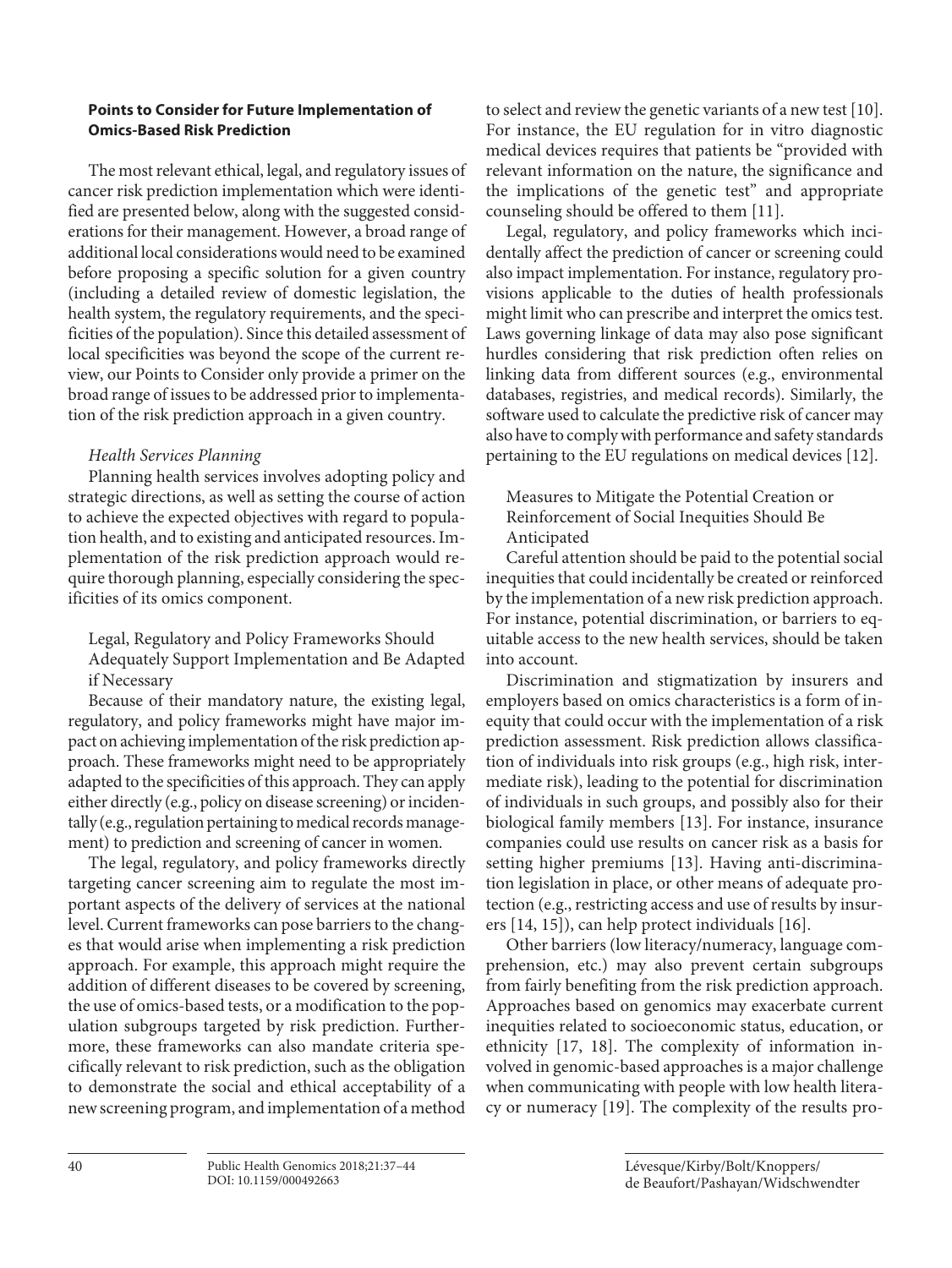vided to women could be exacerbated by patients' misperception of information related to cancer risk and cancer screening [20]. This could reinforce social inequities when inviting individuals, obtaining informed consent or providing tests results. The European Council Recommendation on cancer screening recognizes that equal access to screening should be ensured and highlights the possible need to target particular socioeconomic groups.

### *Information and Invitation*

Providing information about the health services offered and an invitation to take part in these services are key steps to ensuring that the policy and strategic directions adopted as part of the previous step (Health Services Planning) are extended into the provision of services. Informing women about cancer risk prediction will first require targeting the relevant groups and, second, making them aware of the services offered. Although information provided at this step is part of the consent process continuum, it does not necessarily include all of the detailed information that must be provided before an expression of consent.

The Risk Assessment Process and the Omics Test Should Be Clearly Explained

The risk calculation process and the use of an omics test will likely be new or unfamiliar for both the population invited to risk prediction and the health professionals. The risk prediction approach will likely involve more steps than the current breast/cervical cancer screening programs (see Fig. 2).

The communication strategy for the introduction of this new method should provide explanations as to the process involved in the new approach implemented, including the role of the omics factors. If the risk prediction approach is offered as a public health, population-based program, the medical community will also need to be aware of its general process as well as the specificities related to the use of omics technologies. Given the complexity of an omics-based approach and the lack of genomics expertise of primary care providers [21], the health professionals likely to be involved with women of the targeted age group will need to be educated on the implications of this approach.

#### *Consent and Data***/***Sample Collection*

Once women are informed of the cancer risk prediction approach, a more individualized step will follow: obtaining informed consent and collecting the data and samples required.



**Fig. 2.** Differences in steps between the current cervical cancer screening and the future risk prediction approach.

Information Provided Should Be Adapted to the Specificities of Omics-Based Risk Prediction

In general, providing sufficient information to patients to support consent is seen as an ethical, policy, and/ or regulatory requirement, and can often be found listed as a criterion for the assessment of new screening methods. At the European level, member states must ensure that predictive genetic testing is preceded by provision of information to the patient about the nature, the significance, and the implications of the test.

Background information provided to women would need to be tailored to a risk prediction assessment involving omics factors. The specificities to consider could include: the probabilistic nature of the results, the limits of both the omics test (e.g., exclusion of some mutations) and the risk assessment (e.g., difficulty to interpret omics results from individuals of non-European ancestry [22]), the preventive and/or medical treatment options that would be offered, the potential for unsolicited (incidental) findings, and the potential disadvantages of such findings (e.g., impacts of results on insurability, epigenetic findings that may be related to lifestyle/environmental factors). Indeed, the capacity of health-care providers to provide adequate information and answers on these topics will be a key factor in obtaining informed consent. New informed consent models and patient decision aids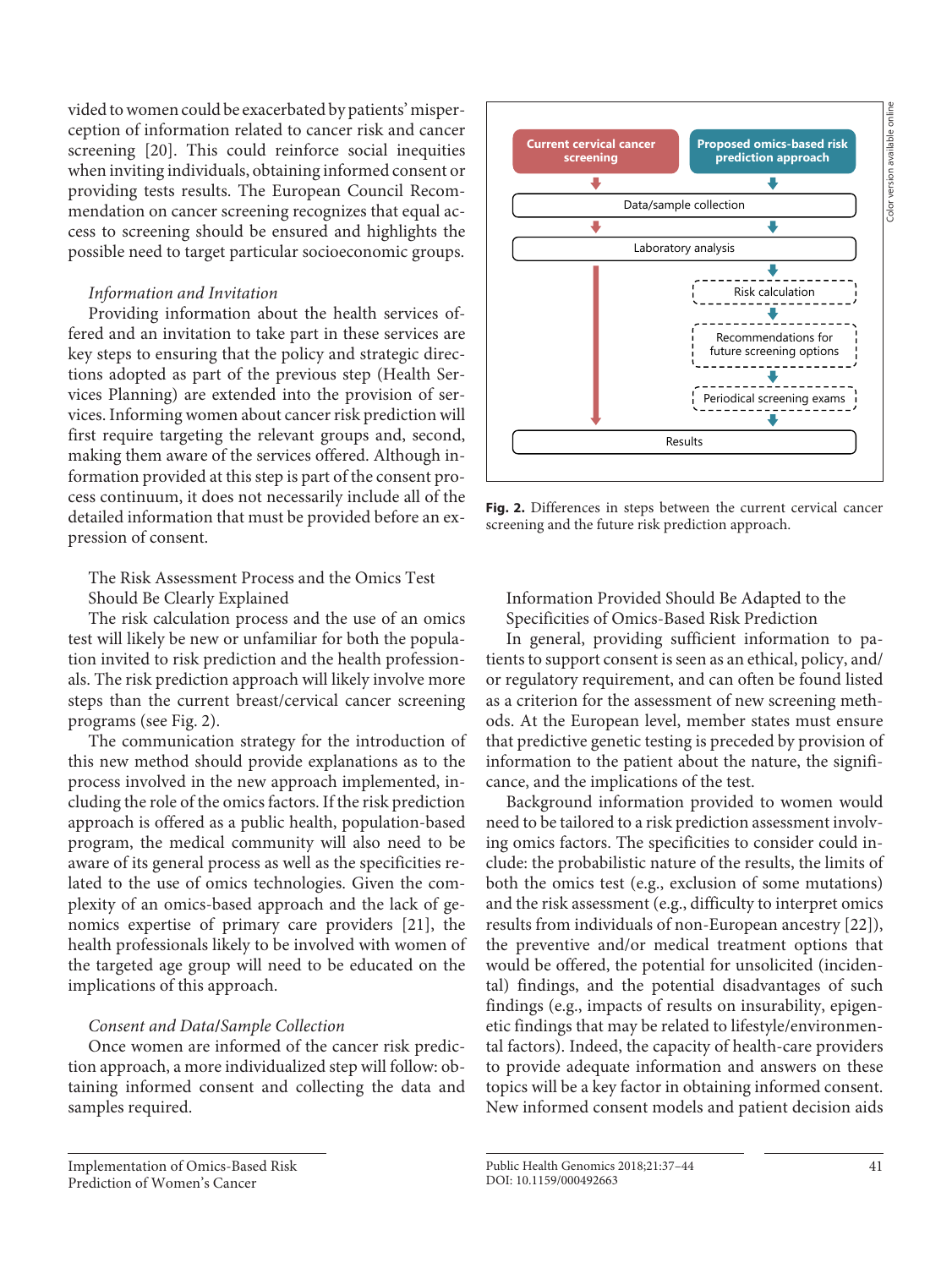could be needed to structure information in order to support informed decision-making.

*Risk Calculation and Communication of Results*

In the risk calculation step, information generated from sample and data analysis is calculated with an algorithm in order to predict cancer risk. The communication of the cancer risk level will be followed by recommendations appropriate to the woman's risk level, but might also involve management of unsolicited findings.

Consideration Should Be Given as to whether the Omics Test Will Reveal any Unsolicited Findings and, if So, How They Will Be Handled

Depending on the scope of the omics analysis used for risk prediction, certain actionable unsolicited findings related to the health condition of the patient (e.g., a predisposition to heart disease) could be revealed. This gives rise to significant ethical considerations given their unexpected nature and the uncertain outcome related to such results for the individuals [23, 24].

Therefore, a strategy to handle potential unsolicited findings should be adopted, including the criteria to decide which of them will be communicated to the patient [25]. For instance, the possibility of taking preventive measures, or whether the condition is treatable, will be key criteria in the decision to offer or not this information to women [24, 26, 27]. If such unsolicited findings are expected to be found through risk prediction testing, a clear explanation of the implications of these findings should also be provided as part of consent information before the test is administered [17].

Potential Impacts of the Results (or, Where Applicable, Unsolicited Findings) on Family Members Should Be Assessed and Managed

In some cases, the results of risk prediction testing based on omics analysis (or, where applicable, unsolicited findings), could be relevant to biological family members, and by extension, to future offspring. This would for instance be the case when a hereditary mutation that greatly increases the risk of breast cancer is uncovered (e.g., in the BRCA1/2 genes). But some results and unsolicited findings might not be transposable to family members: results pertaining to cancer risk which rely on combinations of hundreds of genomic variants and several individual factors that each increase cancer risk moderately or slightly, will not be transposable to other family members.

The potential benefits (e.g., health improvement) and disadvantages (e.g., anxiety) of communicating information to family members raise significant ethical, legal (e.g., duties of health professionals), and organizational issues [28–30]. Where applicable, women should be informed of the possibility that they could be asked to share some results with family members and whether results may have an impact on their future reproductive choices.

Clear Information on Appropriate Follow-Up Measures and Available Health Services Should Be Provided

As the ultimate goal of risk prediction is to offer follow-up measures to those at higher risk, the appropriate measures for each risk level should be established in the clinical community and clearly provided to the patients. In particular, patients should be informed whether the intensity of subsequent screening or medical examinations may be modified (e.g., more or less frequent mammography screening), and what additional health services may be available for individuals with similar risk levels. Finally, risk prediction may raise the issue of distributive justice with respect to individuals deemed to be in the lowest risk level of developing the disease (low-risk group) following testing [17]. Indeed, attention must be paid to any reduction in the health services offered to those at low risk (e.g., change in screening intervals). Careful planning of the strategy and clear communication with the population should be adopted to avoid any perception that lowrisk individuals are being withheld health services [17].

Specificities of Epigenetic Results (where Applicable) Should Be Taken into Account

Changes in the genome that do not alter the DNA sequence but can modify genomic expression are called epigenetic modifications [31]. Because epigenetic modifications might be involved in the development of some cancers, their analysis could be of great interest for risk prediction. For instance, assessment of epigenetic modifications associated with susceptibility to cervical cancer could be integrated into public health programs [32]. However, the use of epigenetic risk factors also raises additional questions.

The plasticity of the epigenome in response to environmental factors (e.g., prenatal exposures, nutrition, childhood adversities, climate) [33] might raise potentially stigmatizing associations with many characteristics, for instance socioeconomic status, gender, ethnicity, or living conditions (e.g., childhood maltreatment, substance abuse, smoking, physical inactivity, exposure to sexually transmitted diseases, body weight, etc.). Furthermore, the possibility that some epigenetic changes are inherited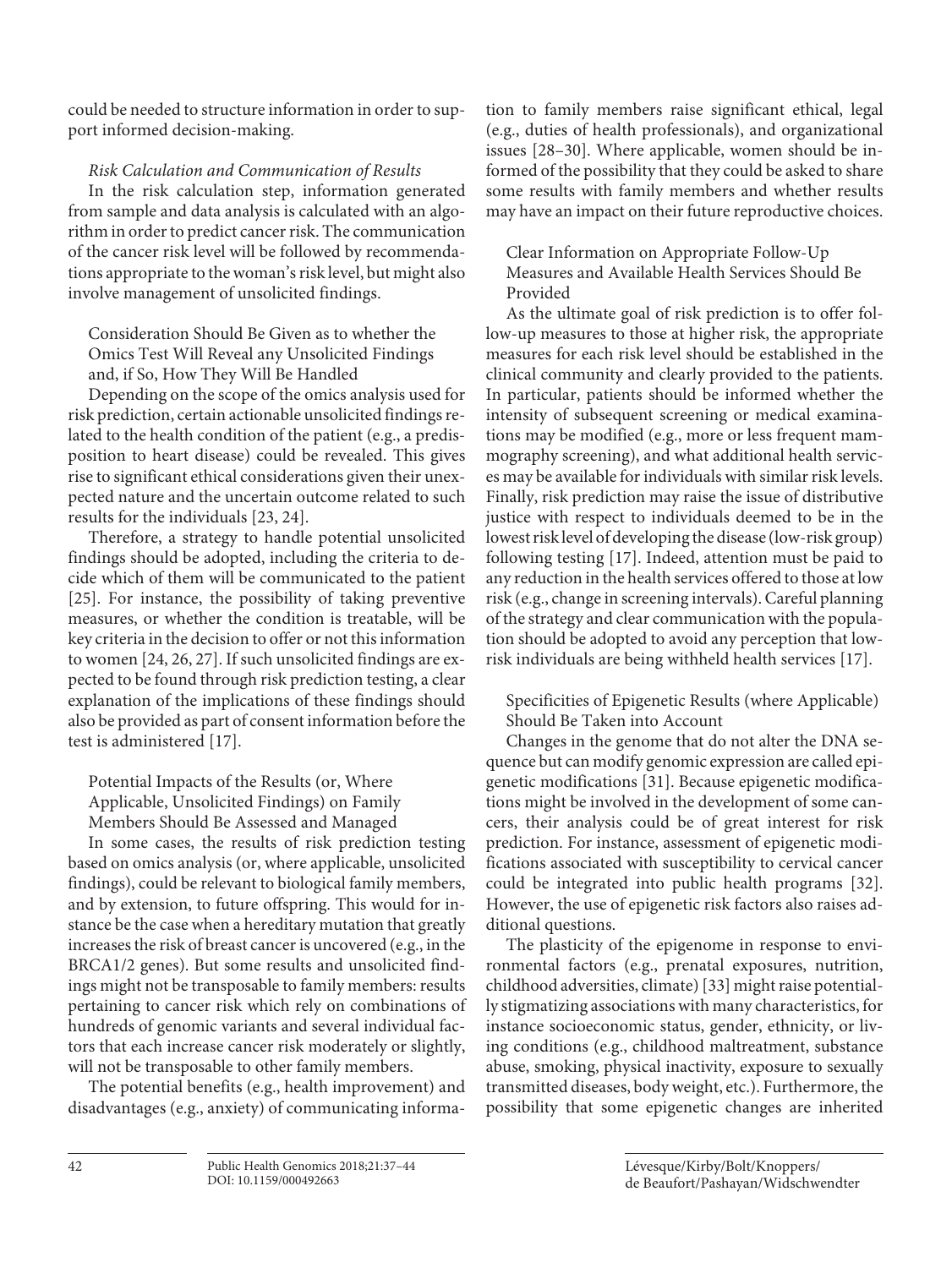from previous generations may also amplify such issues: association with a socioethnic background could lead to discrimination of groups [34], and the revelation of the living conditions of ancestors could also have familial impacts when this information is new for the offspring (e.g., childhood maltreatment). Public health policies should take into account inequity with regard to exposures to adverse epigenetic risk factors [35, 36].

In a populational risk prediction approach, the extent to which epigenetic factors are used as part of the risk calculation, and the type of information revealed by epigenetic results (if any), are relevant. In particular, there should be careful consideration as to whether epigenetic factors would exacerbate all of these issues and potentially reveal community-level risk factors.

The evolving nature of the epigenome, including its reversibility, is another specificity that could have an impact on risk prediction. Due to the evolution of the epigenome over time and in relation to exposure to environmental factors, repeating a risk assessment calculation may be necessary in some situations [9, 37]. If periodical reassessment is required, health professionals using risk prediction results should understand the difference between the nature of genomic factors and the evolving nature of the epigenetic factors. Women should be aware that risk assessment may need to be repeated.

#### *Storage of Data and Residual Samples*

The risk prediction approach yields datasets that are richer and contain more types of data than those from traditional screening. Resulting data could include genomic variants, epigenetic data, lifestyle information, environmental data, and other types of rich data. Given the scientific potential regarding the use of such data, some jurisdictions will be interested in storing it and possibly biobanking residual samples for future research purposes.

Storage of Data and Residual Samples for Research Purposes Should Be under a Clear and Ethically Acceptable Framework

To support population trust in medical and scientific practices, storage for future research purposes requires a clear and ethically acceptable framework. In addition to the usual steps for establishing research biobanks (e.g., ethics approval, legal authorization, informed consent), attention should be paid to some specificities arising from the risk prediction approach. One is the difficulty of ensuring clarity on storage issues considering the complexity of the information provided to women within the risk prediction process, and the differences in communication of results that women should expect (e.g., whether or not the biobank returns results to participants). However, a secondary goal of risk prediction, namely supporting future scientific research, should not impinge on its primary goal, which is to improve the health of women assessed. Accordingly, storage of data and samples for scientific purposes should remain optional.

### **Conclusion**

A risk prediction approach aims to improve early detection or prevention of cancer by adding more personalization to the current programs. Our work indicates that the ethical, legal, and regulatory issues discussed could occur across the full spectrum of implementation, from health services planning to the storage of data and results.

Although cancer risk prediction is promising, its implementation within population screening programs raises ethical, legal, and regulatory issues for decision-makers. Carefully planning the implementation of such a new health approach – especially one that is expected to reach a large population – is key to enhancing the success of translation into clinical practice, and to instigate a public debate.

#### **Acknowledgment**

This project has received funding from the European Union's Horizon 2020 framework program for research and innovation under grant agreement No. 634570 (FORECEE).

#### **Disclosure Statement**

The authors declare no conflicts of interest.

- **References** 1 United Kingdom Government, Department of Health: Chief Medical Officer Annual Report 2016: Generation Genome. 2017.
	- 2 Chatterjee N, Shi J, Garcia-Closas M: Developing and evaluating polygenic risk prediction models for stratified disease prevention. Nat Rev Genet 2016;17:392–406.
	- 3 Gagnon J, Lévesque E, the Clinical Advisory Committee on Breast Cancer Screening and Prevention (Borduas F, Chiquette J, Diorio C, Duchesne N, Dumais M, Eloy L, Foulkes W, Gervais N, Lalonde L, L'Espérance B, Meterissian S, Provencher L, Richard J, Savard C, Trop I, Wong N), Knoppers BM, Simard J: Recommendations on breast cancer screening and prevention in the context of implementing risk stratification: impending changes to current policies. Curr Oncol 2016;23:6, e615.